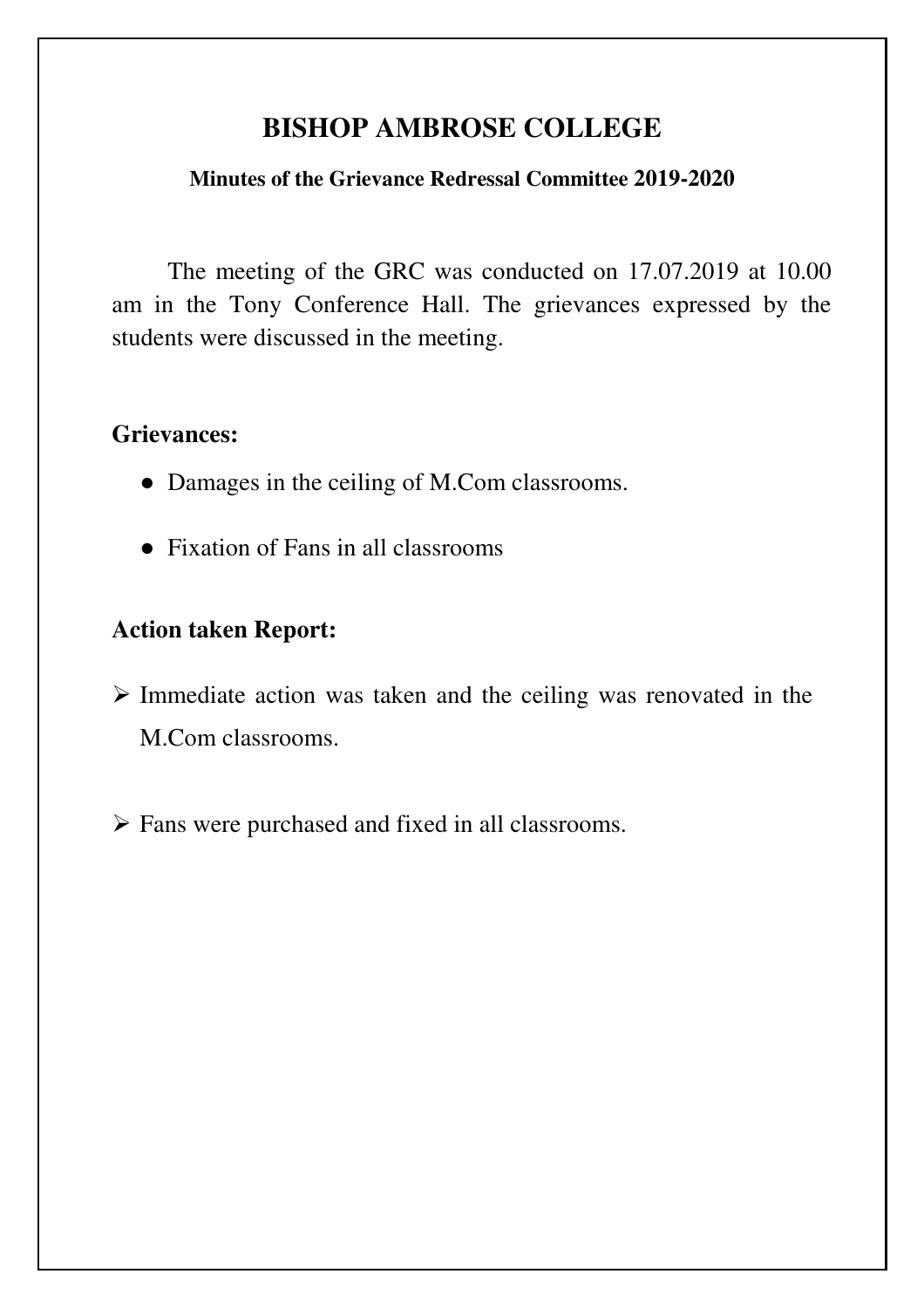#### **Grievance Redressal Committee**

132. 7.38  $\mathcal{H}$  is  $x\rightarrow y$ 

#### Members who attended the meeting on 17.07.2019

| S.<br>No. | se and comp <b>Name</b> and all the pro-<br>and all also like anyone systems a neutron on- | Signature      |
|-----------|--------------------------------------------------------------------------------------------|----------------|
| ı         | Mrs. C. Antony MetildaDevera<br>Asst. Professor, Computer Science                          | Intonymetica.c |
| 2         | Mrs. A. Pouline Juliet<br>Asst. Professor, Management Studies                              | A. Port        |
| 3         | Mr. J. Balakrishan<br>Asst. Professor, Commerce                                            | $J.$ Balay-    |
| 4         | Mrs. P. FelcyChristinal<br>Asst.Professor, Corporate Secretaryship                         | Q              |
| 5         | Mrs. T. Santhi<br>Asst. Professor, Mathematics                                             | J. Santui      |



 $AA$  $\overline{\lambda}$   $\Omega$ ê

**Signature of the Principal Principal Bishop Ambrose College,<br>Coimbatore,**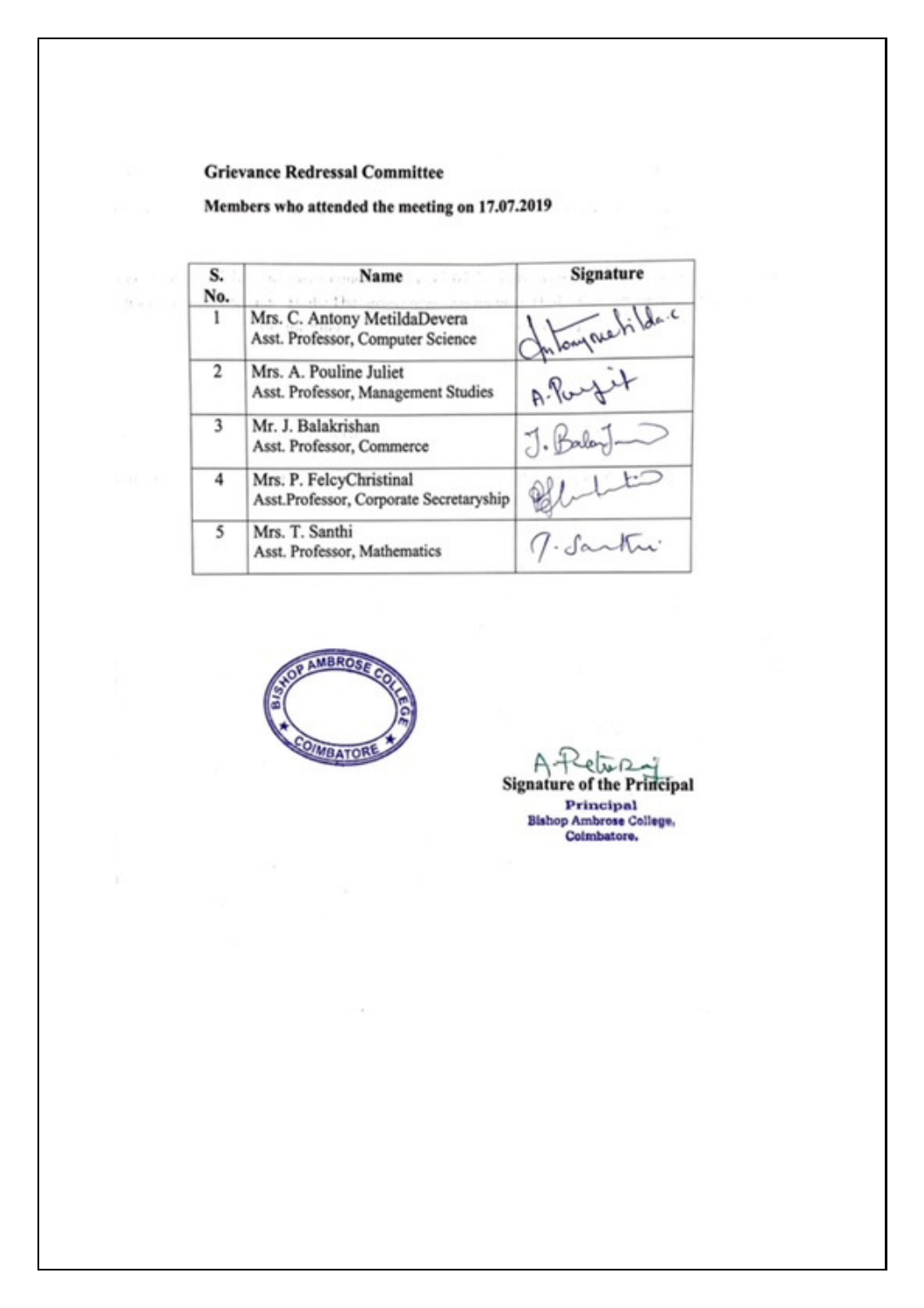# **BISHOP AMBROSE COLLEGE**

## **Minutes of the Grievance Redressal Committee 2019-2020**

The meeting of the GRC was conducted in the Tony Conference Hall on 11.12.2019 at 11.00 am. Grievances expressed by the students were discussed in the meeting.

# **Grievances:**

- Lack of varieties of food items in the college canteen.
- Lack of pavement in front of the women's washroom.

# **Action Taken Report:**

- The college changed the leaser and handed over to a new contractor.
- New Pavement was built in front of women's Rest room.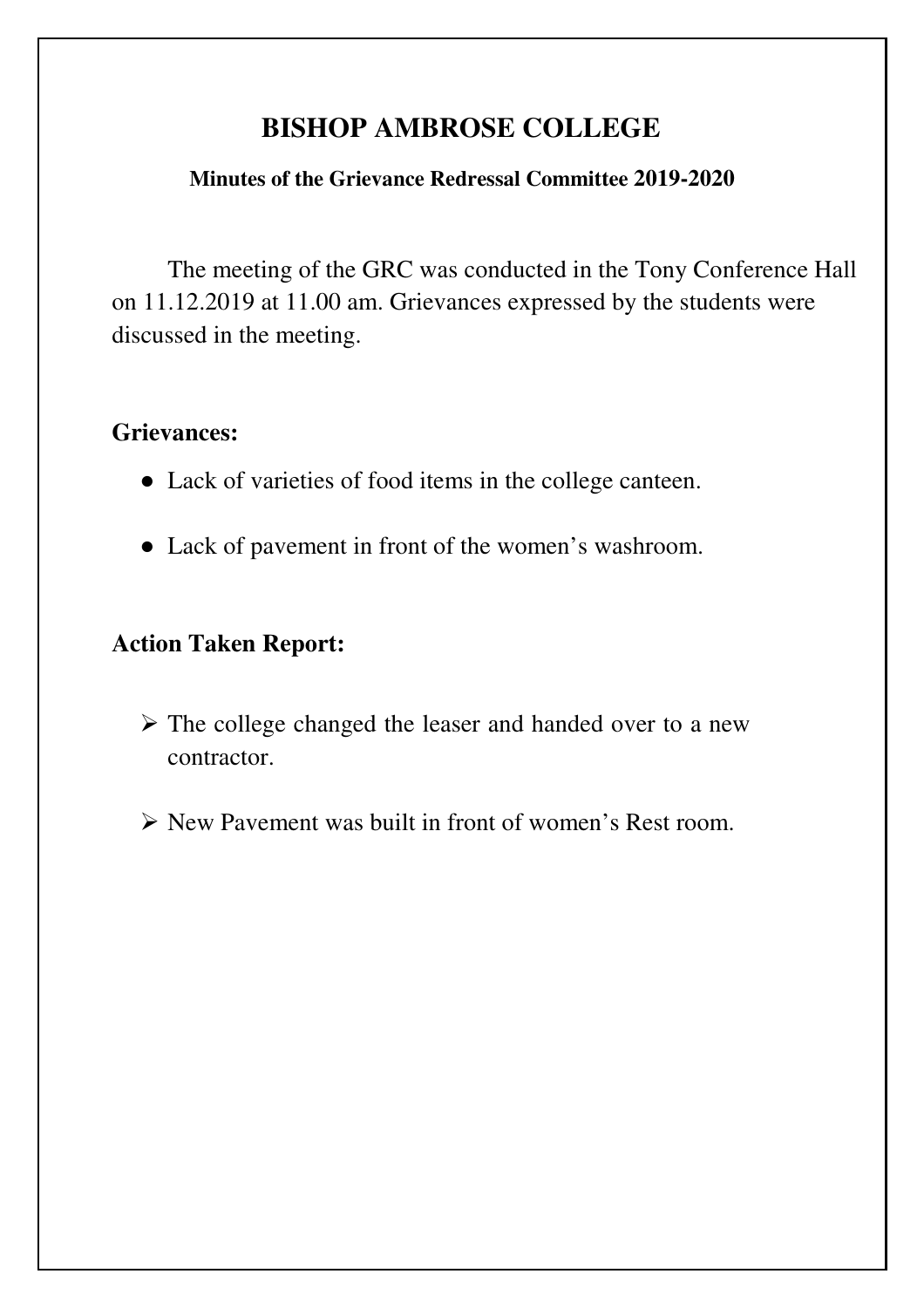### **Grievance Redressal Committee**

### Members who attended the meeting on 11.12.2019

| S. No. | Name                                                               | Signature        |
|--------|--------------------------------------------------------------------|------------------|
| 1      | Mrs. C. Antony MetildaDevera<br>Asst. Professor, Computer Science  | Intonyment lda.c |
| 2      | Mrs. A. Pouline Juliet<br>Asst. Professor, Management Studies      | A. Portet        |
| 3      | Mr. J. Balakrishan<br>Asst. Professor, Commerce                    | $J.Bab +$        |
| 4      | Mrs. P. FelcyChristinal<br>Asst.Professor, Corporate Secretaryship | al               |
| 5      | Mrs. T. Santhi<br>Asst. Professor, Mathematics                     | J. Santu         |



Α.  $13D0$ **Signature of the Principal** 

Principal<br>Bishop Ambrose College, Colmbatore.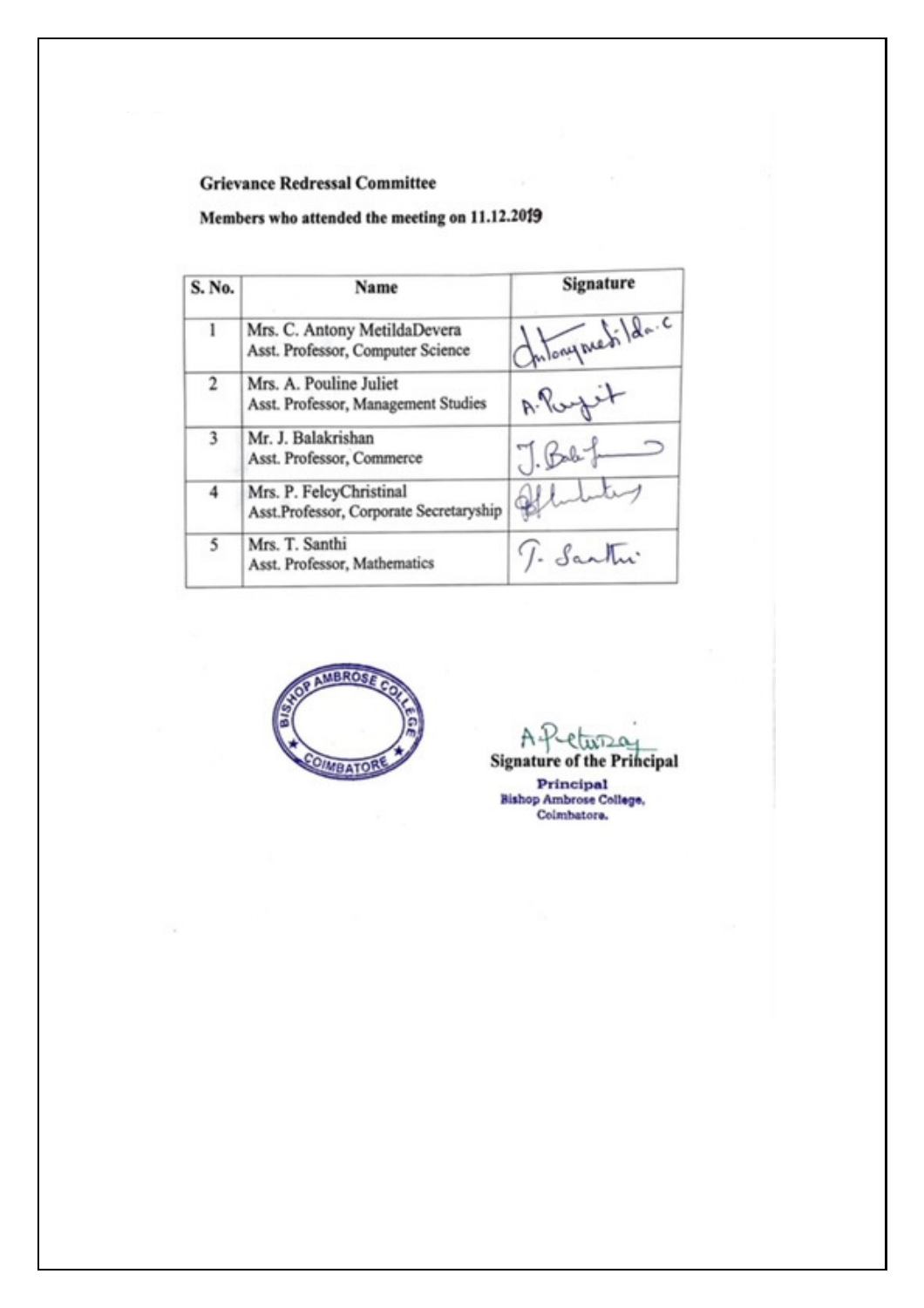# **BISHOP AMBROSE COLLEGE**

## **Minutes of the Grievance Redressal Committee 2019-2020**

The meeting was conducted on 28.01.2020 at 11.00 am in the Tony Conference Hall. The following grievances were discussed in the meeting.

# **Grievances:**

- Inadequate number of desks and benches in classrooms.
- Problems in Water Doctors.

# **Action Taken Report:**

- $\geq$  30 desks and 30 benches were arranged for the respective departments.
- $\triangleright$  The problems in Water Purifiers were solved through Aqua Clan Water Purifier Pvt. Ltd.